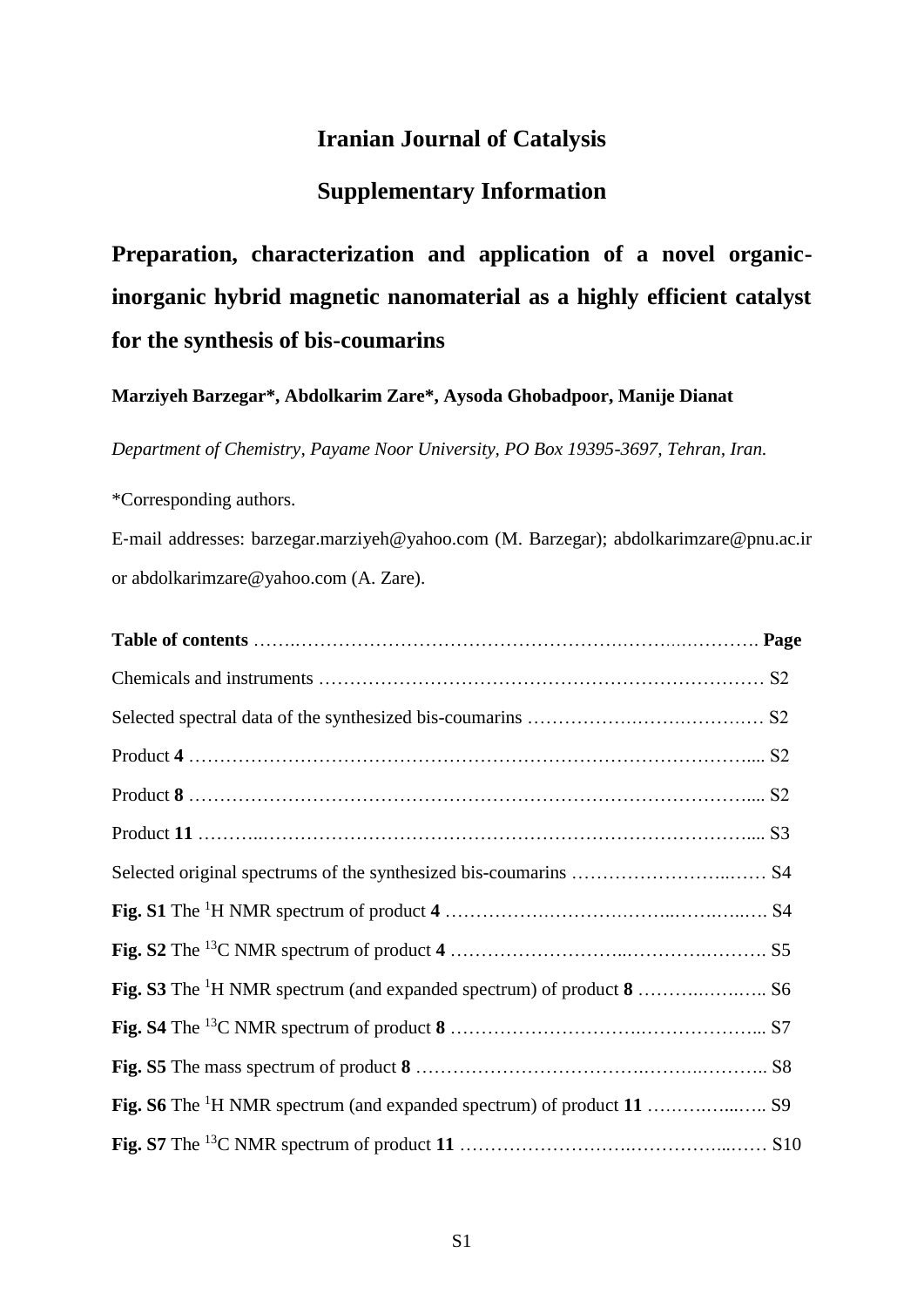#### **Chemicals and instruments**

The used materials and solvents were purchased from Fluka or Merck Chemical Companies. To observe progress of the reactions, thin layer chromatography (TLC) (silica gel SIL G/UV 254 plates) was applied. To measure melting points, a Thermo Scientific 9200 apparatus was used. For recording the FT-IR spectra, a Thermo device (model AVATAR) was used. A Bruker Avance DPX, FT-NMR spectrometer was utilized for running the NMR spectra. Energy dispersive X-ray spectroscopy (EDX) and elemental mapping analysis were done by a SAMX-EDS instrument (France system). [FE-SEM instrument T](https://www.google.com/url?sa=t&rct=j&q=&esrc=s&source=web&cd=1&cad=rja&uact=8&ved=0ahUKEwiCzevqvqPXAhWT0RoKHeoDB-8QFggkMAA&url=http%3A%2F%2Fphotometrics.net%2Ffield-emission-scanning-electron-microscopy-fesem%2F&usg=AOvVaw2hTDBo4fgVAz6qo0V9aKc5)ESCAN (model MIRA III) was utilized for determining sizes and morphologies of the particles. VSM analysis was performed using a MDK device (Meghnatis Daghigh Kavir, Iran) at room temperature. XRD analysis was carried out by a PHILIPS apparatus (Cu K $\alpha$  radiation,  $\lambda$ =1.54056 Å, model PW1730). TGA was done using TA apparatus (model Q600), at 25-600 °C, with temperature increase rate of 10 ºC.min−1 in argon atmosphere. Mass spectra were recorded by a Shimadzu GC-MS-QP 1100 Ex instrument.

#### **Selected spectral data of the synthesized bis-coumarins**

#### *Product 4*

<sup>1</sup>H NMR (300 MHz, DMSO-*d*<sub>6</sub>): δ (ppm) 3.61 (s, 3H, CH<sub>3</sub>O), 3.74 (s, 3H, CH<sub>3</sub>O), 6.37 (s, 1H, methine CH), 6.73 (d, *J* = 8.8 Hz, 1H, Ar), 6.80 (s, 1H, Ar), 6.86 (d, *J* = 8.4 Hz, 1H, Ar), 7.34 (d, *J* = 7.5 Hz, 2H, Ar), 7.41 (d, *J* = 8.5 Hz, 2H, Ar), 7.62 (t, *J* = 7.3 Hz, 3H, Ar), 7.67-7.90 (br., 2H, 2OH), 7.96 (d, *J* = 7.7 Hz, 2H, Ar); <sup>13</sup>C NMR (75 MHz, DMSO-*d6*): δ (ppm) 36.1, 55.9, 56.1, 105.1, 111.8, 112.1, 116.6, 117.8, 119.4, 124.3, 124.4, 131.9, 132.6, 147.8, 149.1, 152.6, 165.0, 165.4.

#### *Product 8*

<sup>1</sup>H NMR (300 MHz, DMSO- $d_6$ ): δ (ppm) 6.37 (s, 1H, methine CH), 7.31 (d, *J* = 7.5 Hz, 2H, Ar), 7.36 (d, *J* = 8.7 Hz, 2H, Ar), 7.52 (d, *J* = 8.4 Hz, 1H, Ar), 7.57-7.63 (m, 3H, Ar), 7.83 (s, 1H, Ar), 7.92 (d, *J* = 7.8 Hz, 2H, Ar); <sup>13</sup>C NMR (75 MHz, DMSO-*d6*): δ (ppm) 36.5, 103.6,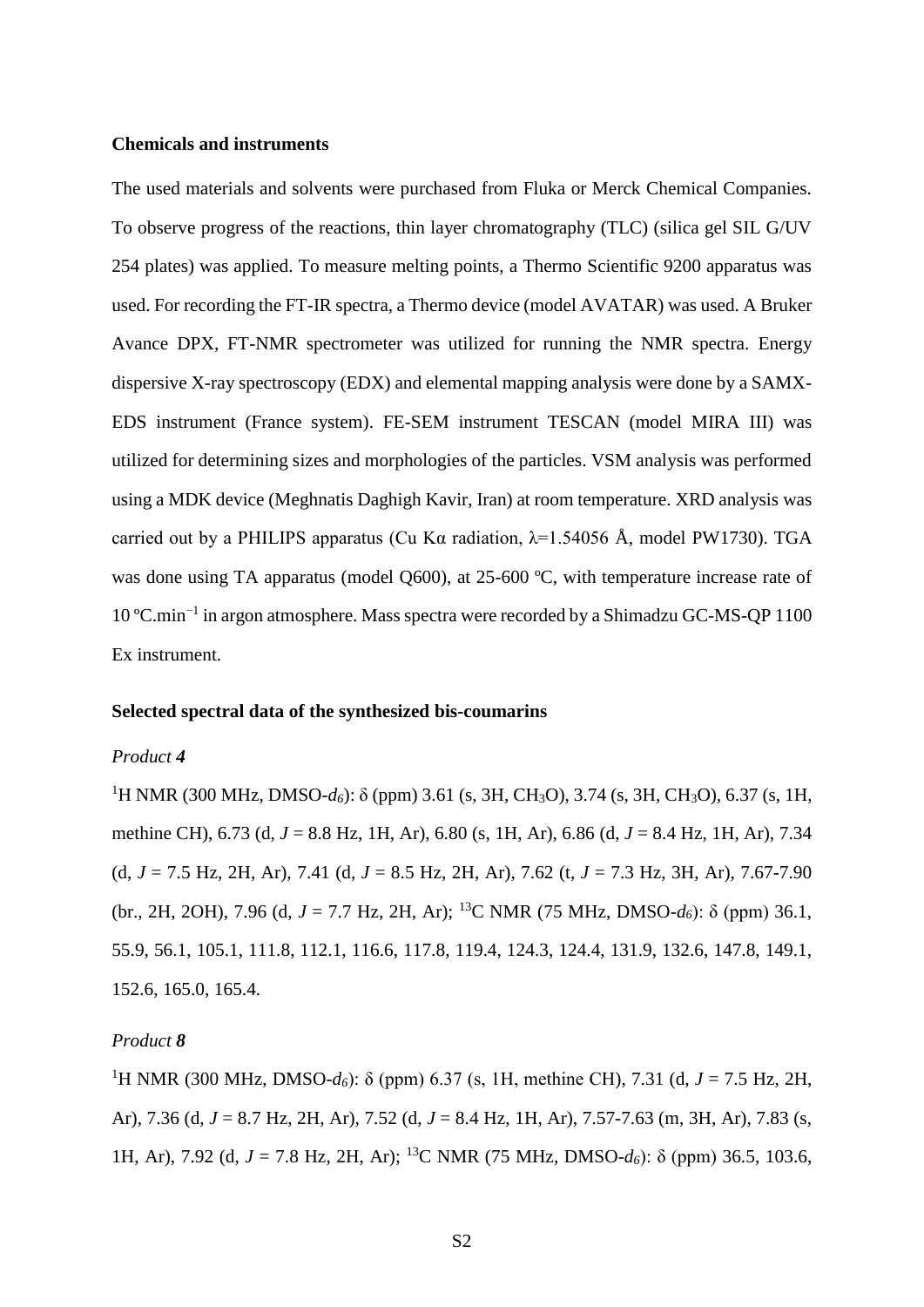116.4, 118.8, 122.2, 124.0, 124.2, 124.5 ,131.4, 132.3, 133.0, 143.3, 148.1, 152.9, 164.8, 166.5; Mass (EI, 70 eV):  $m/z$  491 (M<sup>+</sup>), 492 (M<sup>+</sup> + 1).

## *Product 11*

<sup>1</sup>H NMR (300 MHz, DMSO-*d6*): δ (ppm) 6.37 (s, 1H, methine CH), 7.17 (d, *J* = 7.8 Hz, 2H, Ar), 7.33 (d, *J* = 7.7 Hz, 2H, Ar), 7.37-7.45 (m, 4H, Ar), 7.61 (t, *J* = 8.0 Hz, 2H, Ar), 7.95 (d, *J* = 7.8 Hz, 2H, Ar), 8.87 (br., 2H, 2OH); <sup>13</sup>C NMR (75 MHz, DMSO-*d6*): δ (ppm) 36.2, 104.4, 116.5, 118.1, 119.2, 124.3, 124.4, 129.6, 131.4, 132.6, 139.9, 152.7, 165.2, 165.6.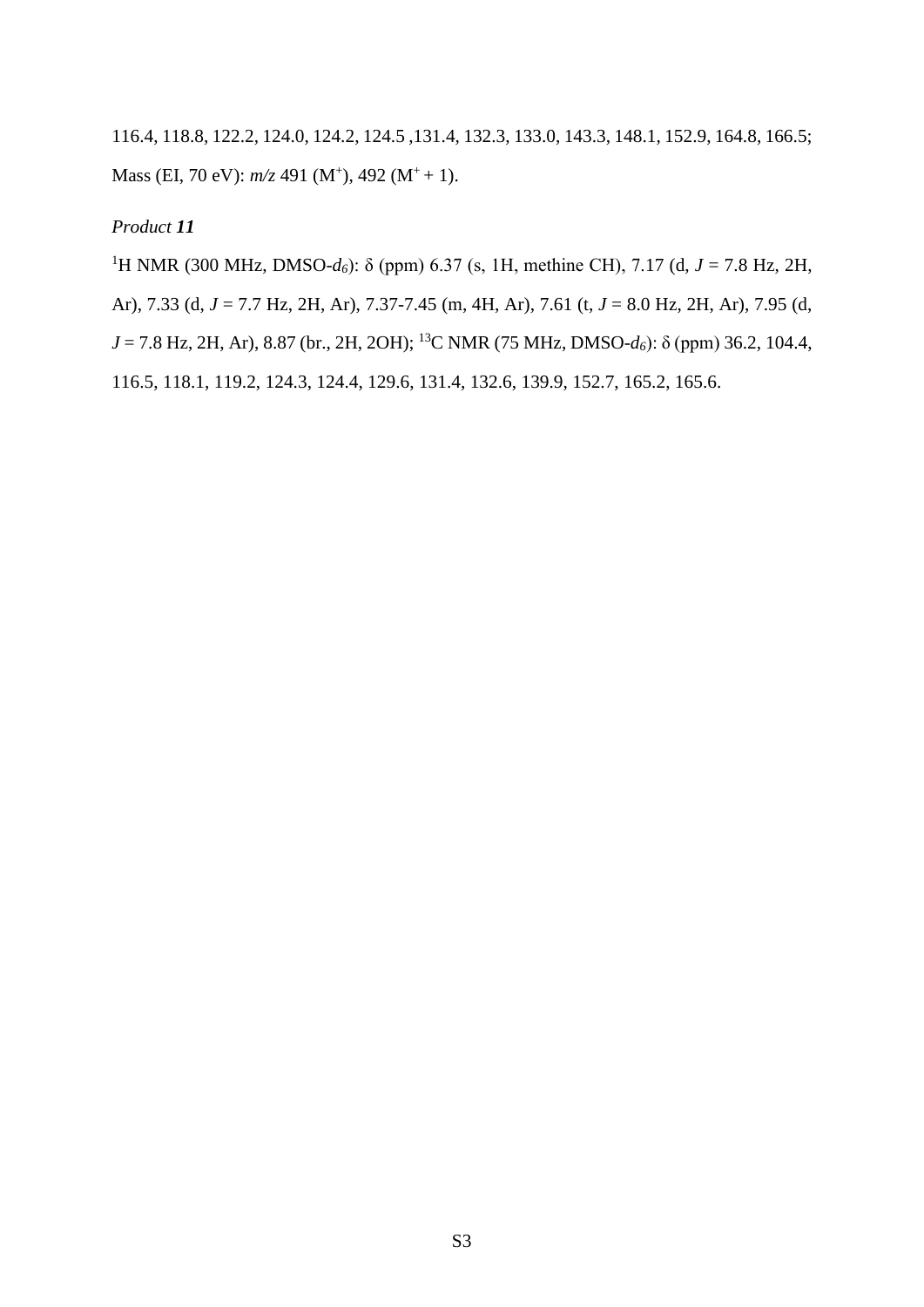## **Selected original spectrums of the synthesized bis-coumarins**



**Fig. S1.** The <sup>1</sup>H NMR spectrum of product **4**.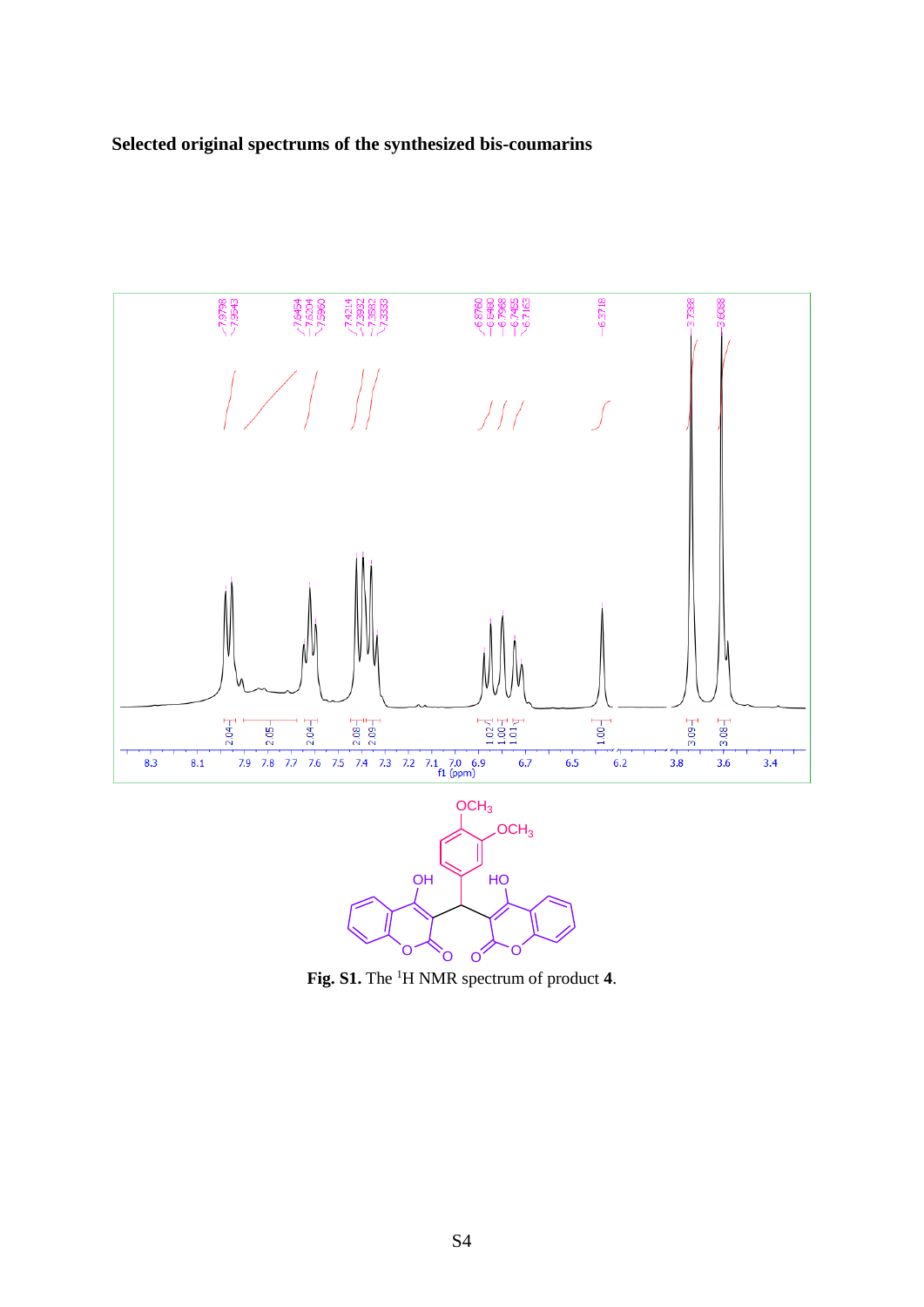

**Fig. S2.** The <sup>13</sup>C NMR spectrum of product **4**.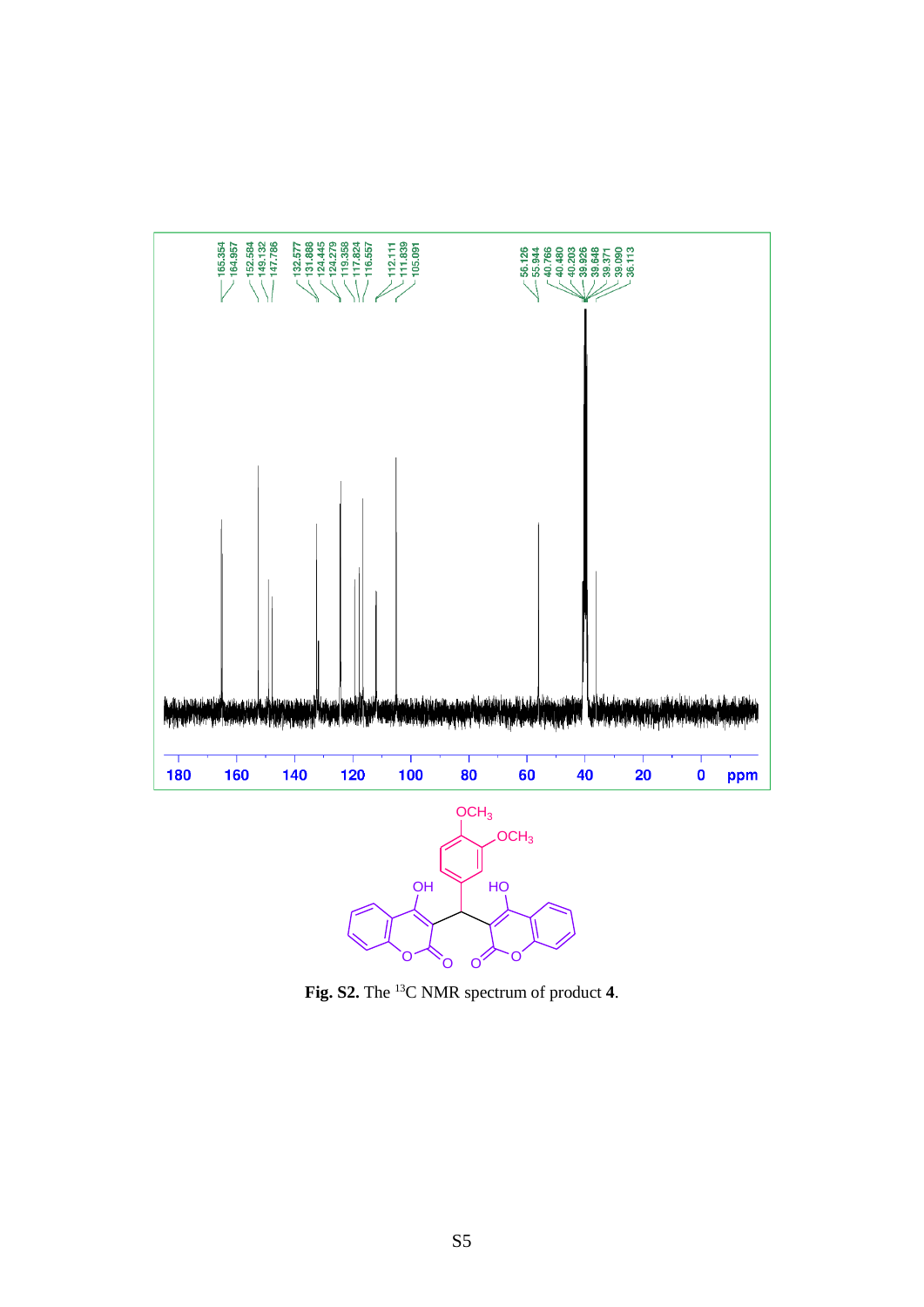

**Fig. S3.** The <sup>1</sup>H NMR spectrum (and expanded spectrum) of product **8**.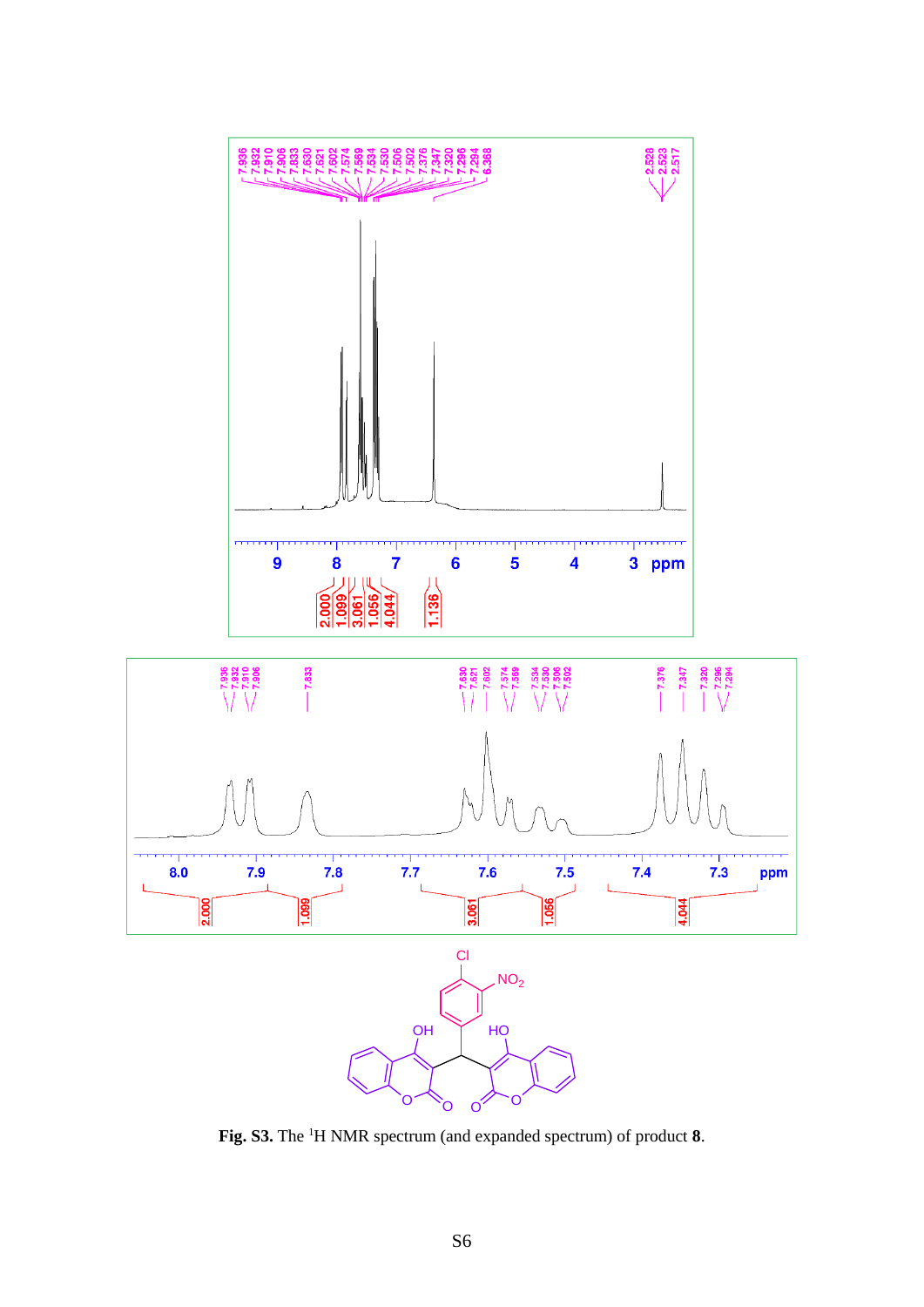

**Fig. S4.** The <sup>13</sup>C NMR spectrum of product **8**.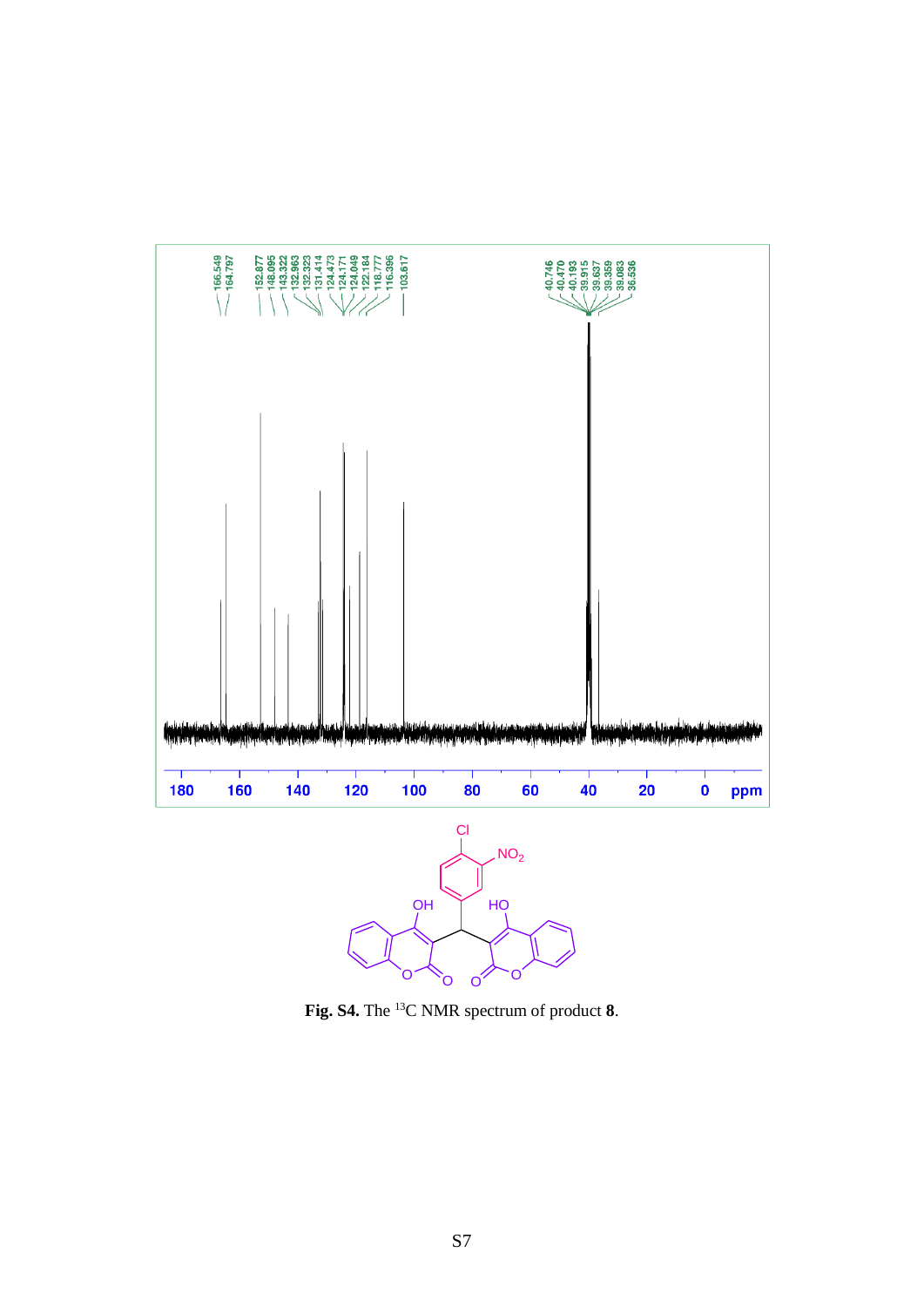

**Fig. S5.** The mass spectrum of product **8**.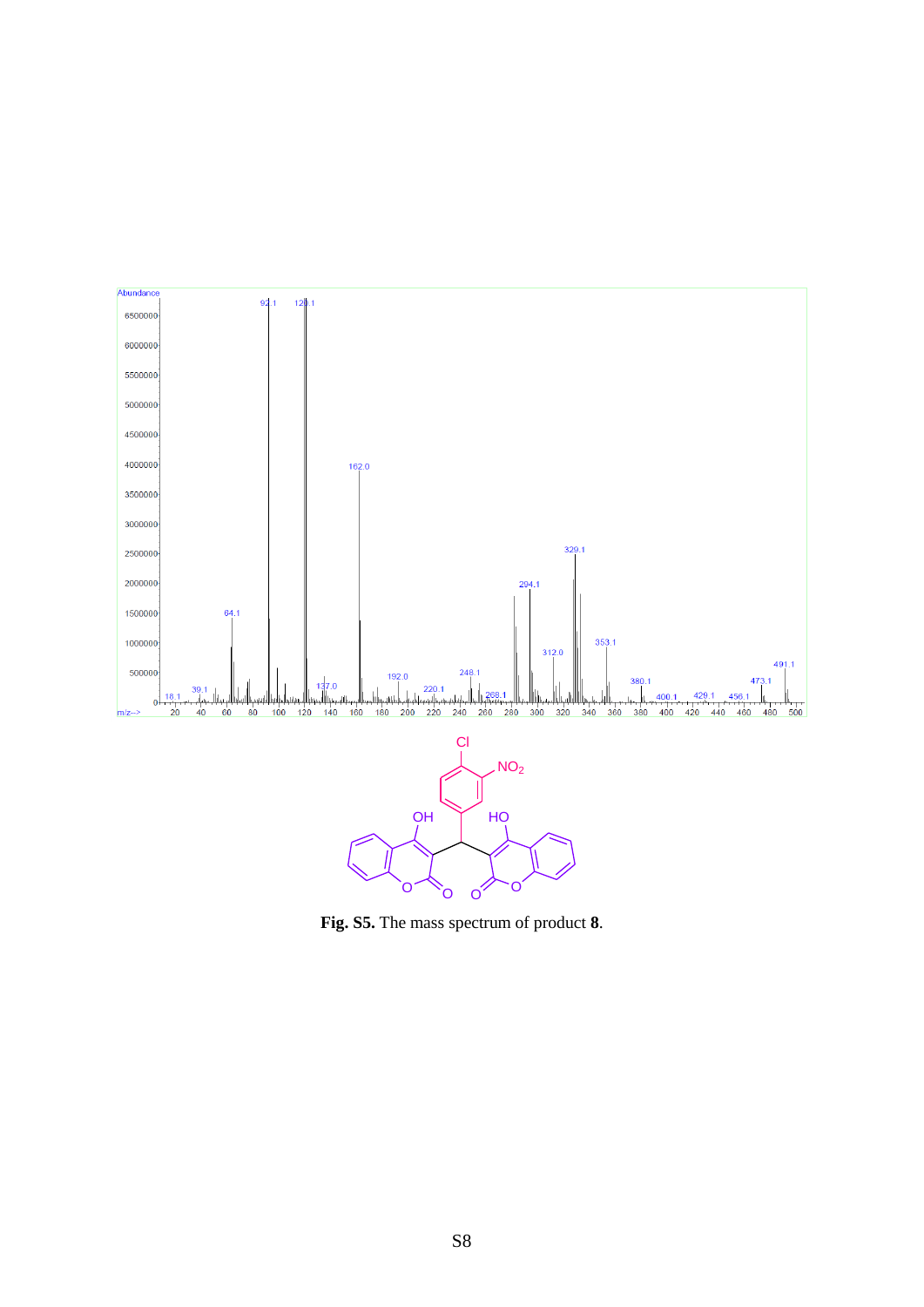

**Fig. S6.** The <sup>1</sup>H NMR spectrum (and expanded spectrum) of product **11**.